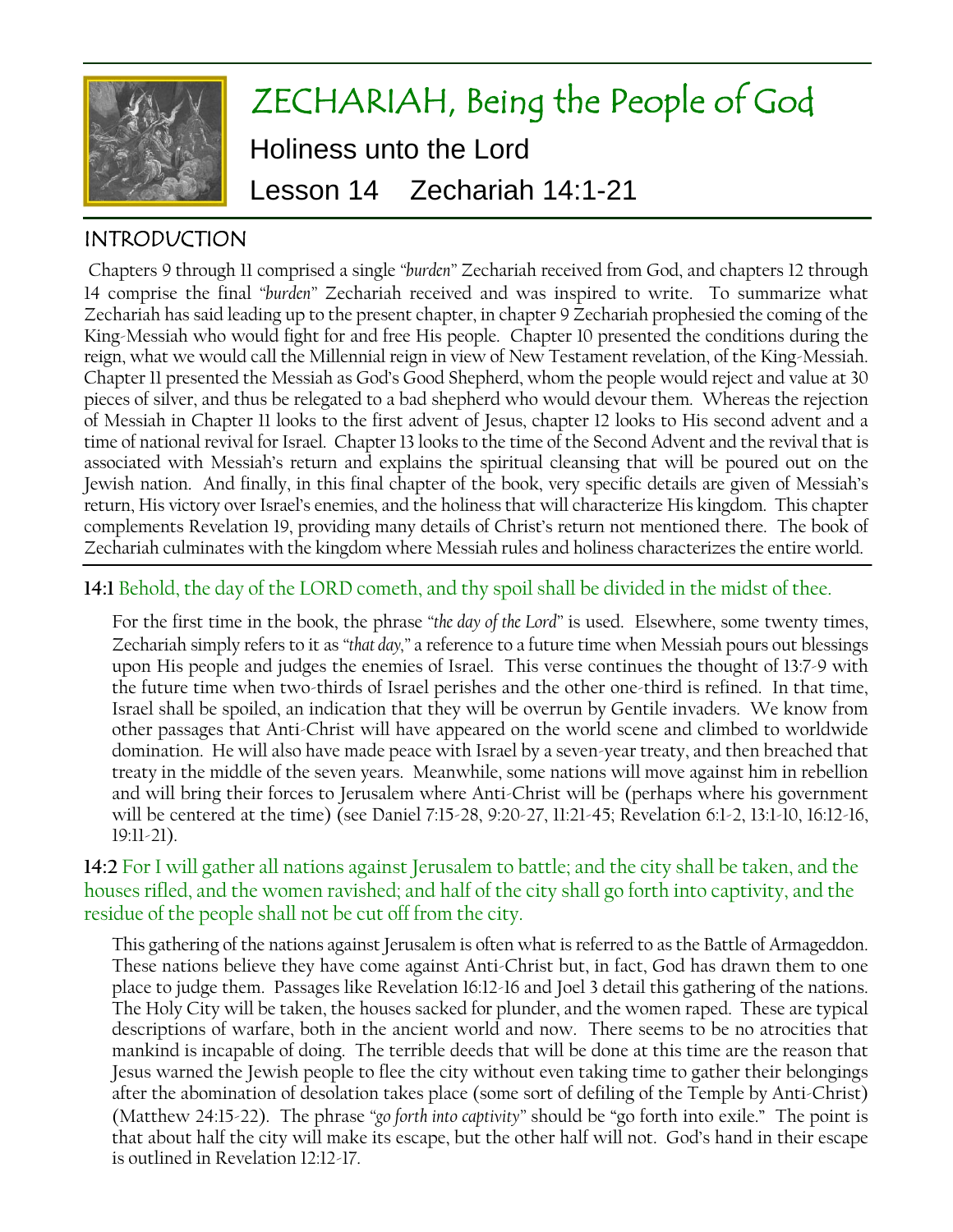#### **14:3** Then shall the LORD go forth, and fight against those nations, as when he fought in the day of battle.

The Lord Himself personally intervenes to fight against the invading armies. This, of course, speaks of Jesus' Second Advent or second triumphal entry. The first triumphal entry at Mt. Olivet was at the beginning of the Passion Week. As predicted in Zechariah 9, Jesus entered the city on a donkey, humble and having salvation. His victory was over sin and death. The second triumphal entry will also involve Mt. Olivet, and this time the victory will be over the nations that oppose God and His people, just as predicted in Zechariah 9:10. This victory is also detailed in Revelation 19:11-21. It is, in fact, Jesus the King of Kings and Lord of Lords who intervenes for His people *"as when he fought in the day of battle."* Probably the better translation, which makes sense of the context here, is "as when he fights in the day of battle." This is not a reference to some prior battle, but an emphasis on the Lord's personal participation in the battle to come. His return will come on the heels of the great national revival that is recorded in Zechariah 12.

**14:4** And his feet shall stand in that day upon the mount of Olives, which *is* before Jerusalem on the east, and the mount of Olives shall cleave in the midst thereof toward the east and toward the west, *and there shall be* a very great valley; and half of the mountain shall remove toward the north, and half of it toward the south.

In Acts 1:11, the angels announced that Christ would return to Mt. Olivet in the same manner in which He left it. This passage records that event. Jesus will stand on Mt. Olivet and split the mountain so as to create a great valley. I believe this is the valley of Jehoshophat (means "God judges") referenced in Joel 3:2, 12.

**14:5** And ye shall flee *to* the valley of the mountains; for the valley of the mountains shall reach unto Azal: yea, ye shall flee, like as ye fled from before the earthquake in the days of Uzziah king of Judah: and the LORD my God shall come, *and* all the saints with thee.

The newly created valley will allow for the escape of God's people. They shall flee as they did during the time of the earthquake in the days of King Uzziah, who reigned from 792-740 B.C. some two centuries earlier. At this time, God Himself will come to their aid with the *"saints"* (holy ones), probably a reference to both angels and resurrected people (1 Thessalonians 1:7, 3:13; Revelation 19:14). The city of Azal is an unknown location.

## **14:6** And it shall come to pass in that day, *that* the light shall not be clear, *nor* dark: **7** But it shall be one day which shall be known to the LORD, not day, nor night: but it shall come to pass, *that* at evening time it shall be light.

There will be no light, and the moon and stars will not appear, just as Jesus warned in Matthew 24:29. This future day as presented here is consistent with other prophecies about the darkness, which may be the result of earthquakes and volcanic activity (Joel 2:30-31; Revelation 6:12, 8:12). This will be *"one day"* known only to the Lord, a unique day. While God knows precisely when these events will occur, it is not given unto men to know the precise time. Then with Messiah's return, light will be restored at the evening time.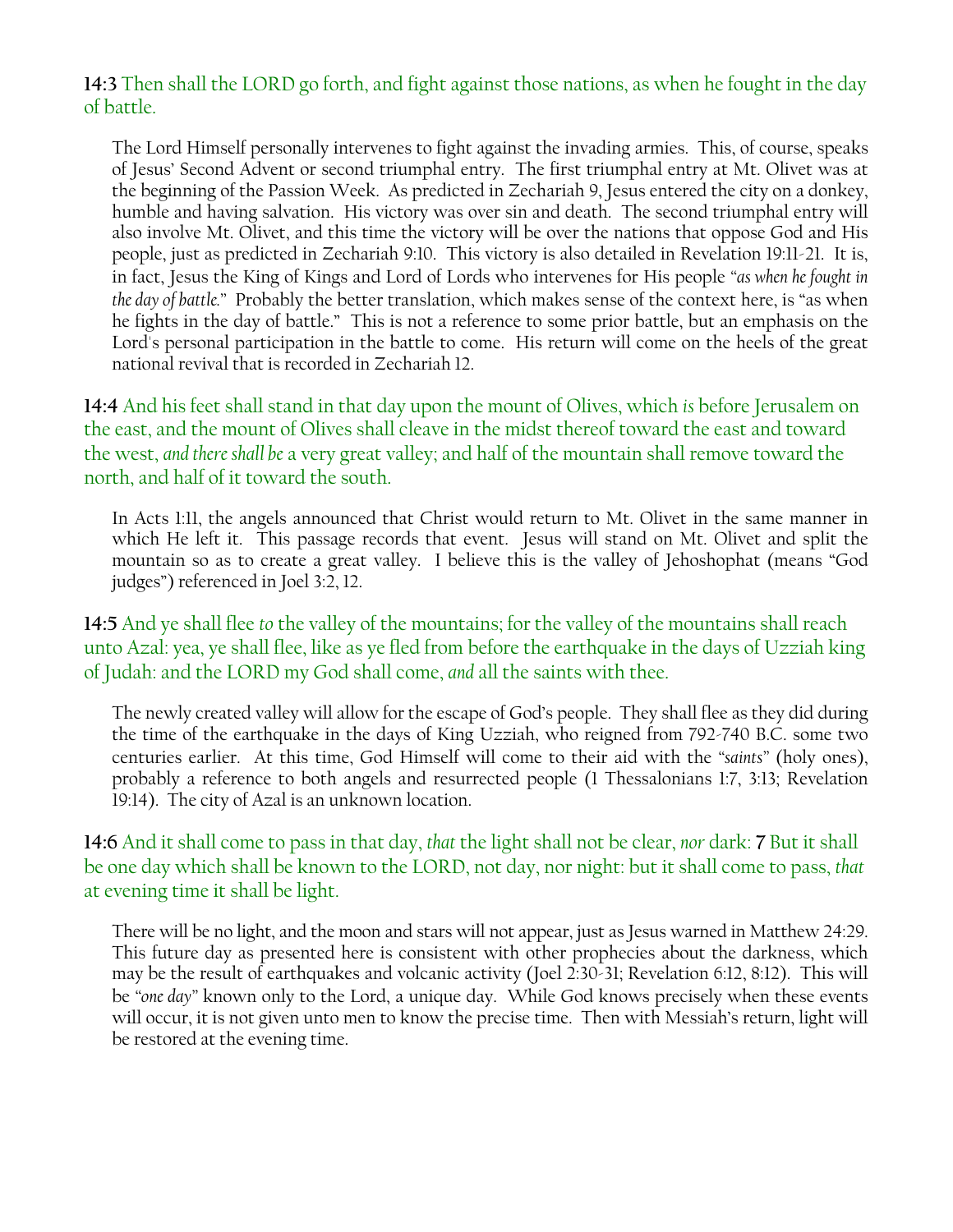**14:8** And it shall be in that day, *that* living waters shall go out from Jerusalem; half of them toward the former sea, and half of them toward the hinder sea: in summer and in winter shall it be.

With Messiah's return, living waters shall flow from Jerusalem. In chapter 13, the Lord opened a spiritual fountain to His people, and now a physical one is opened. Essentially, two rivers are formed, one flowing toward the Mediterranean Sea and one toward the Dead Sea. We find further confirmation of this in Ezekiel 47:1-12. The result will be that the Dead Sea becomes living. The phrase *"in summer and in winter shall it be"* indicates the river flows year round. It is not sourced in melting snow from mountain tops, but from the Lord himself. This water source will, together with other changes to the topography, will result in a renewed, fertile land that flows with milk and honey.

**14:9** And the LORD shall be king over all the earth: in that day shall there be one LORD, and his name one.

Jesus will be, as Revelation 19:16 states, King of Kings and Lord of Lords. He will not simply be king of Jerusalem or Israel, but the world. He will become king by routing His enemies, which are all of the other kings in the world. This verse is reminiscent of the Shemah, Deuteronomy 6:4: *"Hear, O Israel: The LORD our God is one LORD."* In Mark 12:29, we read in response to the question about the greatest commandment: *"And Jesus answered him, The first of all the commandments is, Hear, O Israel; The Lord our God is one Lord."* Recall that in chapter 13, which described the reign of Messiah that occurs at the time described in this verse, the land was cleansed of idolatry. Instead of people following after many gods, there is just one Lord. This fulfills Jesus' prayer in Matthew 6:9-10: *"…Our Father which art in heaven, Hallowed be thy name. Thy kingdom come. Thy will be done in earth, as it is in heaven."*

**14:10** All the land shall be turned as a plain from Geba to Rimmon south of Jerusalem: and it shall be lifted up, and inhabited in her place, from Benjamin's gate unto the place of the first gate, unto the corner gate, and *from* the tower of Hananeel unto the king's winepresses.

Geba was six miles north of Jerusalem and Rimmon thirty-five miles southwest of Jerusalem. The entire topography of the area will be changed so that the area around Jerusalem becomes a plain, but Jerusalem itself will be elevated, consistent with Isaiah's prophecy in Isaiah 2:2 and Micah 4:1-5. The landmarks mentioned are probably to emphasize Jerusalem's specific inclusion within this blessing. The first gate, Benjamin's gate, and the Tower of Hananeel, were probably all in the northeastern quadrant of the city. The corner gate was on Jerusalem's west wall close to the corner formed with the north wall. The king's winepresses were on the southern side of the city.

#### **14:11** And *men* shall dwell in it, and there shall be no more utter destruction; but Jerusalem shall be safely inhabited.

People will dwell safe and secure in the city under Messiah's rule.

**14:12** And this shall be the plague wherewith the LORD will smite all the people that have fought against Jerusalem; Their flesh shall consume away while they stand upon their feet, and their eyes shall consume away in their holes, and their tongue shall consume away in their mouth.

In the Battle of Armageddon, Jesus will destroy His enemies with the sword that proceeded out of His mouth. (Revelation 19:21). The idea seems to be that Jesus, in His sovereignty and power, simply speaks their deaths and it happens. This verse explains precisely how it happens, namely that while the soldiers are standing, their flesh will rot away so quickly that it will be gone before their bodies hit the ground.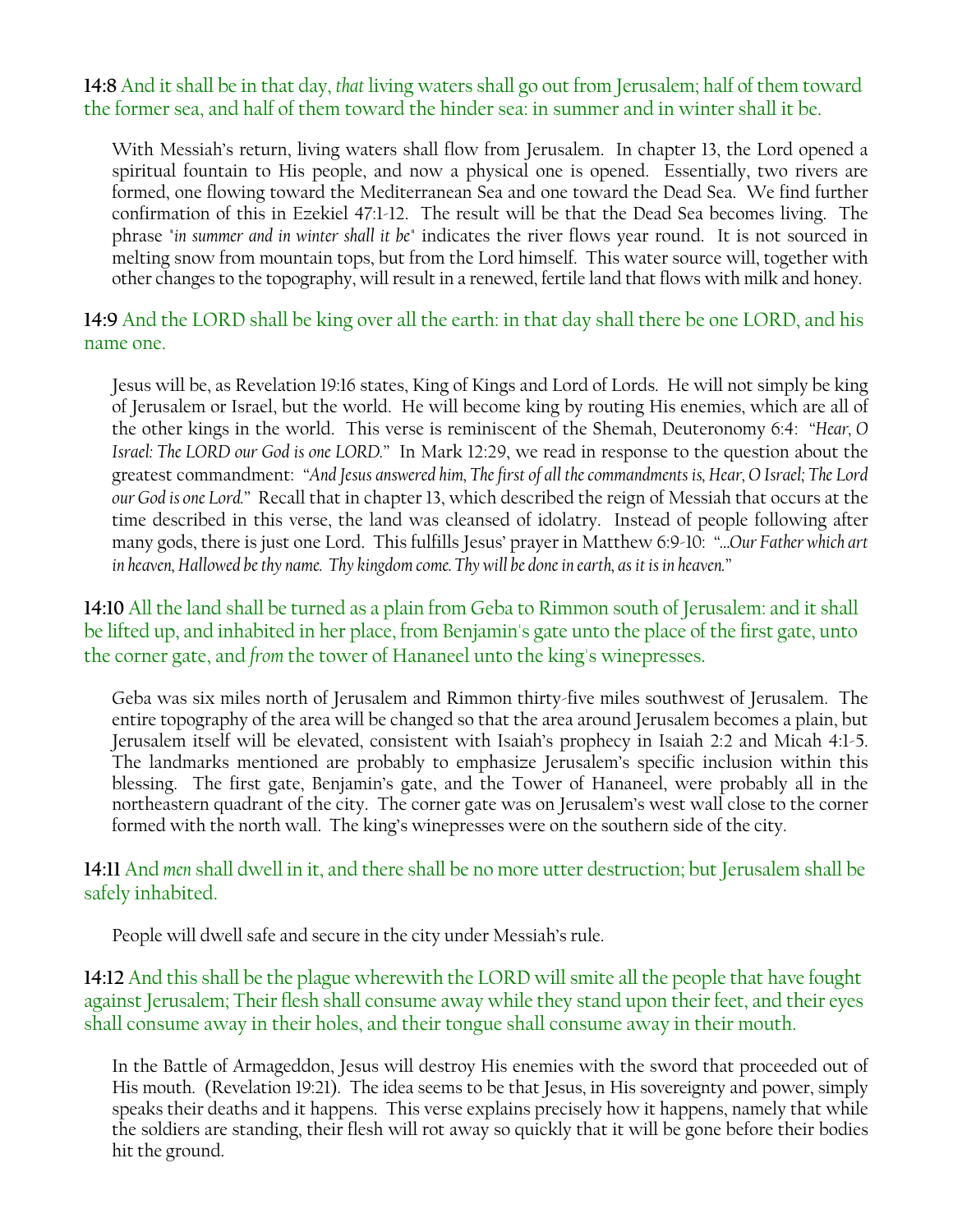**14:13** And it shall come to pass in that day, *that* a great tumult from the LORD shall be among them; and they shall lay hold every one on the hand of his neighbour, and his hand shall rise up against the hand of his neighbour.

In the panic among the enemy troops, they will be confused and turn against one another. This is reminiscent of the battle fought by Gideon's army in Judges 7:22. This also fulfills Haggai 2:22: *"And I* will overthrow the throne of kingdoms, and *I* will destroy the strength of the kingdoms of the heathen; and *I* will *overthrow the chariots, and those that ride in them; and the horses and their riders shall come down, every one by the sword of his brother."*

**14:14** And Judah also shall fight at Jerusalem; and the wealth of all the heathen round about shall be gathered together, gold, and silver, and apparel, in great abundance.

This passage parallels Haggai 2:7: *"And I will shake all nations, and the desire of all nations shall come: and I will fill this house with glory, saith the LORD of hosts."* Judah obtains a complete reversal of fortune. Instead of being the one plundered and defeated, it is the victor that gets the spoils of the Gentile nations. This reminds us of Israel spoiling Egypt during the time of the Exodus. Those who have come against God's people will pay with their lives and their material wealth.

**14:15** And so shall be the plague of the horse, of the mule, of the camel, and of the ass, and of all the beasts that shall be in these tents, as this plague.

The plague will disable even the enemies' animals.

**14:16** And it shall come to pass, *that* every one that is left of all the nations which came against Jerusalem shall even go up from year to year to worship the King, the LORD of hosts, and to keep the feast of tabernacles.

Jesus will destroy His enemies, but there will be Gentile survivors. These will be the ones that have accepted Jesus as their Savior. In the kingdom under Jesus' rule, these Gentiles will take annual pilgrimages to Jerusalem to keep the feast of tabernacles. This seven day feast begins on the fifteenth day of Tishri with a day of holy convocation treated as a Sabbath day. Special offerings are required each day, and it is fundamentally celebrated by the people building and dwelling in booths or tabernacles to commemorate the forty years of wilderness wonderings with God's manifested presence from the Tabernacle. This was a time of rejoicing that followed the Day of Atonement (Yom Kippur), and it captured the idea of the people of God dwelling in God's presence with Him providing for them (Leviticus 23:33-36, 39-43; Exodus 23:14-17; Numbers 29:12-38; Deuteronomy 16:13-16, 31:9-13). What we have at this future time is a complete fulfillment of this Old Testament feast.

**14:17** And it shall be, *that* whoso will not come up of *all* the families of the earth unto Jerusalem to worship the King, the LORD of hosts, even upon them shall be no rain. **18** And if the family of Egypt go not up, and come not, that *have* no *rain*; there shall be the plague, wherewith the LORD will smite the heathen that come not up to keep the feast of tabernacles. **19** This shall be the punishment of Egypt, and the punishment of all nations that come not up to keep the feast of tabernacles.

There will be no exceptions. Every Gentile nation will honor and worship the King of Kings, the Lord Jesus Christ, including the pilgrimage to Jerusalem. Revelation 21:24 states: *"And the nations of them which are saved shall walk in the light of it: and the kings of the earth do bring their glory and honour into it."* If they refuse, they will meet with immediate temporal judgment. While it is difficult to imagine such a refusal, we know that near the end of the millennial period, Satan will be loosed and will deceive many and raise a rebellion against Jesus, which will be met with swift judgment (Revelation 20:7-10).